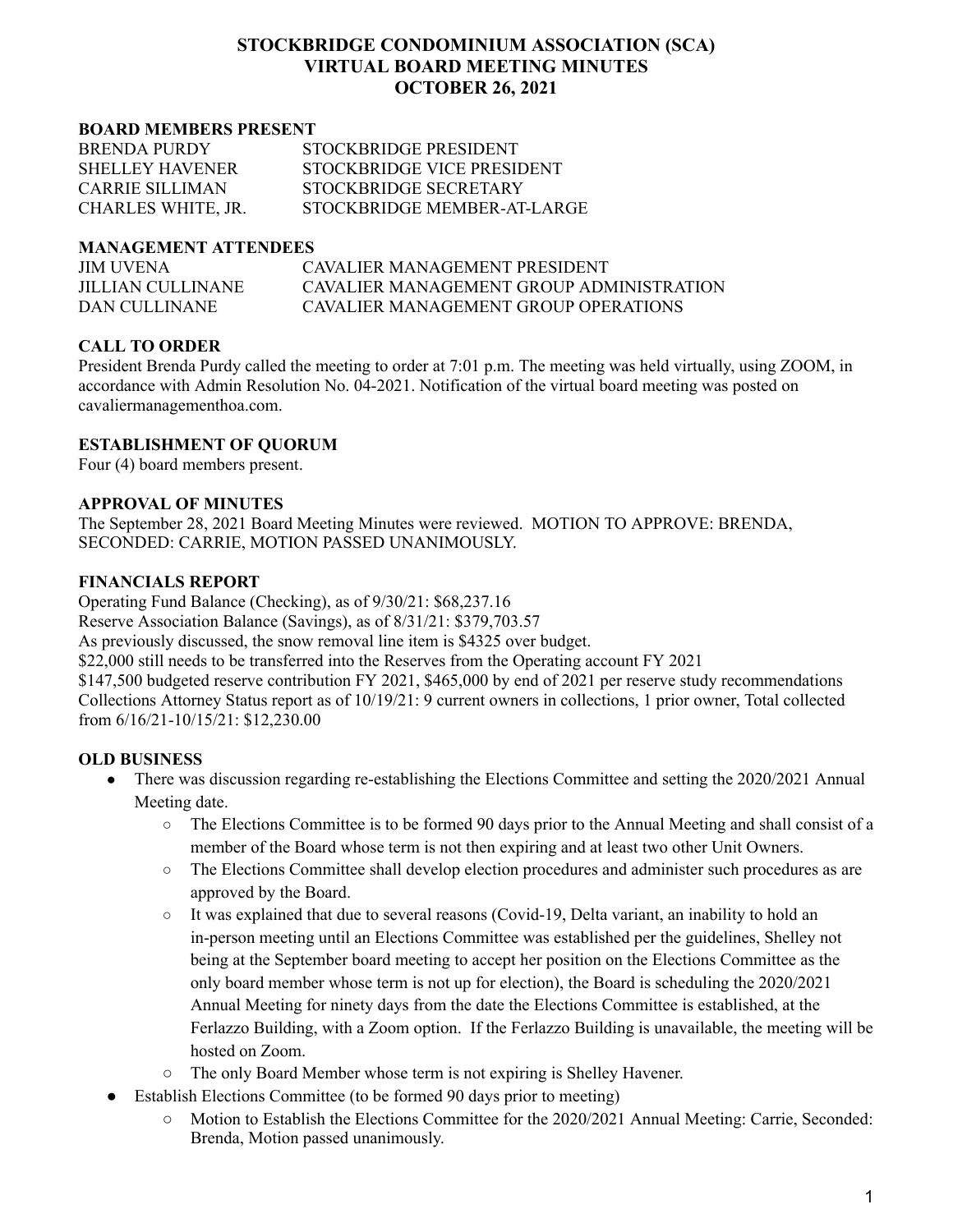- $\circ$  Motion to appoint the following members to the Elections Committee for the 2020/2021 Annual Meeting: Shelley Havener, Samanthan Sherman, Ginger Everett, Sandy Flatequal, and Kristen Morgan: Brenda, Seconded: Carrie, Motion passed unanimously.
- Set 2020/2021 Annual Meeting Date, Time, Location (90 days from  $10/26/21$ , or no earlier than  $1/24/22$ )
	- Motion to set the  $2020/2021$  Annual Meeting date as January 25, 2022, at 7pm, located at the Ferlazzo Building with a Zoom option. If the Ferlazzo Building is unavailable, the meeting will be hosted 100% on Zoom: Shelley, Seconded: Carrie, Motion passed unanimously.
- American Disposal's contract has been terminated per Board decision, Final date of service: 12/31/21
- Per Action Without Meeting, the Board has approved a trash service contract with Disposal Services LLC, Contract Service Period: 1/1/2022-12/31/2025, 2x per week trash pickup - Mondays and Thursdays, Recycling - Thursdays, All bulk items removed for NO ADDITIONAL FEE, \$8.00/unit per month @ 159 units without equipment or \$8.50 per month with recycle bins only, Total monthly fee without bins \$1272.00 or Total monthly fee with recycle bins \$1351.50, NO HIDDEN FEES AND NO FUEL SURCHARGE

# **NEW BUSINESS**

- Gutter Cleaning Proposals were presented
	- Guzman and Company, \$2225.00
	- The Gutter Kings, \$3935.00
	- Motion to approve Guzman and Company's proposal, in the amount of \$2225.00, with the added requirement that the downspouts/elbows, especially for the lower units, must also be cleaned: Charles, Seconded: Carrie, Motion passed unanimously.
	- Management to post notices on mailboxes prior to cleaning taking place
- Freddy & Son Roofing, 10/22/2021 Estimate, 16221 Taconic, \$850.00
	- This is an active leak/water issue
	- Motion to approve Freddy & Son Roofing, 10/22/2021 Estimate, 16221 Taconic, \$850.00: Carrie, Seconded: Brenda, Motion passed unanimously.
- J.L. Affordable, 9-20-21 Proposal, 4220 Stockbridge Deck Repairs, \$2395.00
	- **○** Motion to approve J.L. Affordable, 9-20-21 Proposal, 4220 Stockbridge Deck Repairs, \$2395.00: Brenda, Seconded: Shelley, Motion passed unanimously.
- **●** J.L. Affordable, 9-21-21 Proposal, 16285 Taconic French Drain, \$2950.00
	- Board would like another opinion, table for now, update unit owners
- **●** J.L. Affordable, 9-22-21 Proposal, 16254 Taconic French Drain, \$2900.00
	- **○** Board would like another opinion, table for now, update unit owners
- J.L. Affordable, 10-5-21 Proposal, 16311 Taconic Deck and Fence Repairs, \$1890.00
	- Motion to approve J.L. Affordable, 10-5-21 Proposal, 16311 Taconic Deck and Fence Repairs, \$1890.00: Shelley, Seconded: Brenda, Motion passed unanimously.
- Management announced that the sidewalk repair work will be starting the week of  $11/1/21$  signs will be posted on the mailboxes

Executive Session - to discuss matters involving violations of the rules and regulations

- MOTION TO GO INTO EXECUTIVE SESSION AT 7:40PM: CARRIE, SECONDED: SHELLEY, MOTION PASSED UNANIMOUSLY.
- MOTION TO COME OUT OF EXECUTIVE @ 9:30PM: CARRIE, SECONDED: BRENDA, MOTION PASSED UNANIMOUSLY.

Return to Regular Session from Executive Session

Association Complaint - Submitted by UNIT 096A, was reviewed and discussed. Three (3) residents who signed the complaint were in attendance. The Board believes all concerns were addressed earlier in the meeting and a response will be provided by association to the complainants.